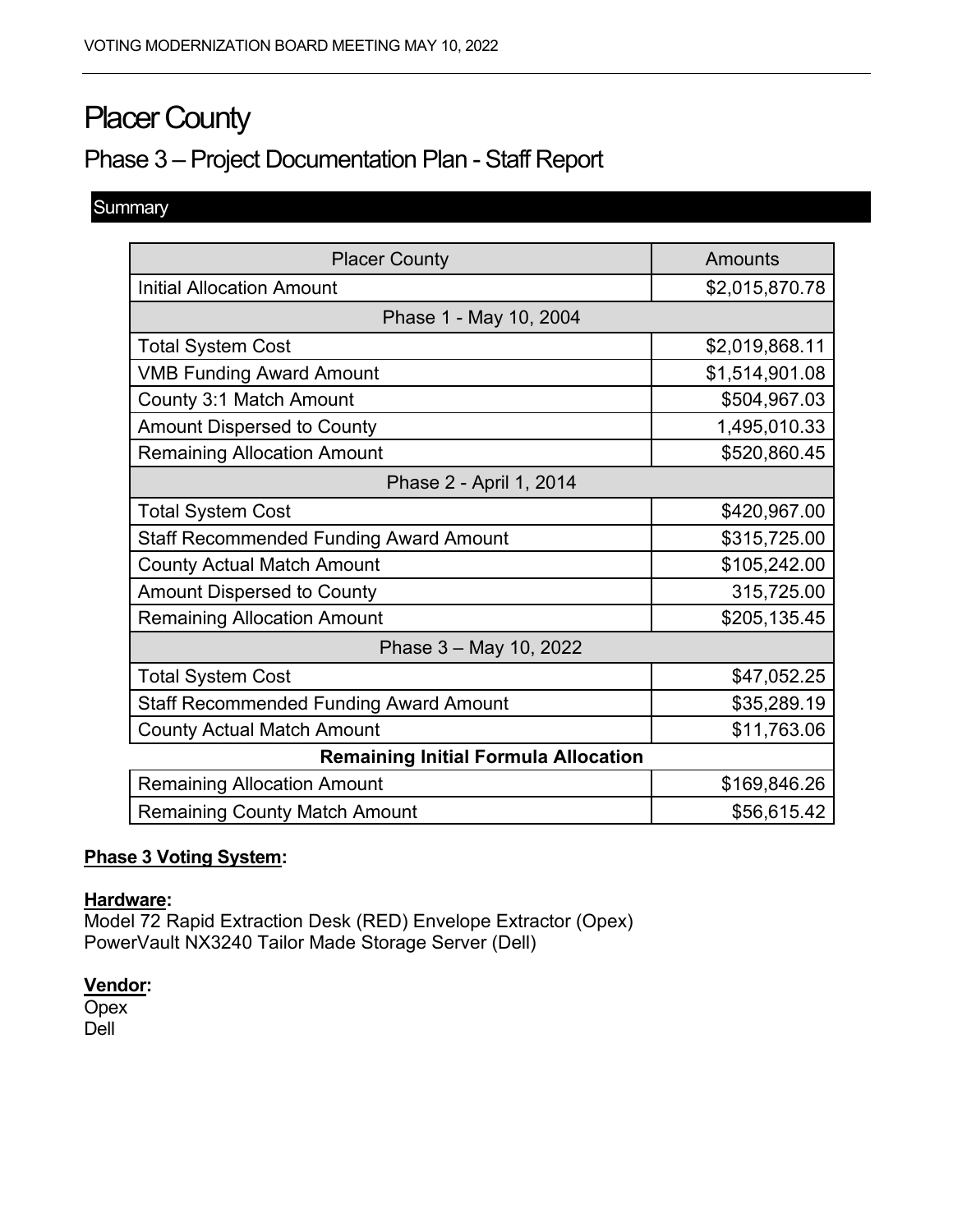#### **Acquisition Schedule:**

- 1. **December 2021** Submit Application for Funding Consideration and Project Documentation Forms to Voting Modernization Board (VMB)
- 2. **May 2022** Receipt of Funding Letter from VMB authorizing use of funds for purchase of equipment

\_\_\_\_\_\_\_\_\_\_\_\_\_\_\_\_\_\_\_\_\_\_\_\_\_\_\_\_\_\_\_\_\_\_\_\_\_\_\_\_\_\_\_\_\_\_\_\_\_\_\_\_\_\_\_\_\_\_\_\_\_\_\_\_\_\_\_\_\_\_\_\_\_\_\_\_\_\_\_\_\_\_\_\_\_\_\_\_\_\_\_\_\_\_\_\_\_\_\_\_\_\_\_\_\_\_\_\_\_\_\_\_\_\_\_\_\_\_\_\_\_\_\_\_\_\_\_\_

- 3. **July/August 2022** Presentation to Board of Supervisors requesting authorization to purchase Ballot Extractor and voting system data storage
- 4. **December 2022** Delivery of equipment
- 5. **February/March 2023** Election Staff implementation
- 6. **Spring 2024** Placed into service for the 2024 Presidential Primary Election

## **Project Completion Date:**

Spring 2024

# **Staff Report:**

Placer County's Phase 3 Project Documentation Package meets the requirements for completeness, pending submission of signed vendor agreements and invoices.

As background, Placer County proposed modernizing its voting system in three phases.

In 2004, in Phase 1 of its strategy, the County was reimbursed by the Board for the purchase of Global AccuVote-OS (Optical Scan) units, AccuFeed Ballot Feeder units, and GEMS Software from Diebold Elections Systems, which were fully implemented for the March 2002 Primary Election.

In 2006, the County purchased a touch screen component to meet HAVA Title III voting system requirements.

In Phase 2 of its voting modernization strategy, the County was reimbursed for the purchase of an Agilis vote-by-mail sorting/scanning system, a Sentio ballot printing system, and AccuVote-OS memory cards from Dominion Voting Systems. The equipment was implemented for the November 2014 General Election.

In 2020, the California Secretary of State notified all counties of its intent to withdraw certification and conditional approval of all California voting systems not tested and certified to California Voting System Standards (CVSS), which decertified the County's legacy equipment. The County used funds in the state budget to purchase its current voting system – the Dominion Voting Systems Democracy Suite – which meets all current state and Election Assistance Commission